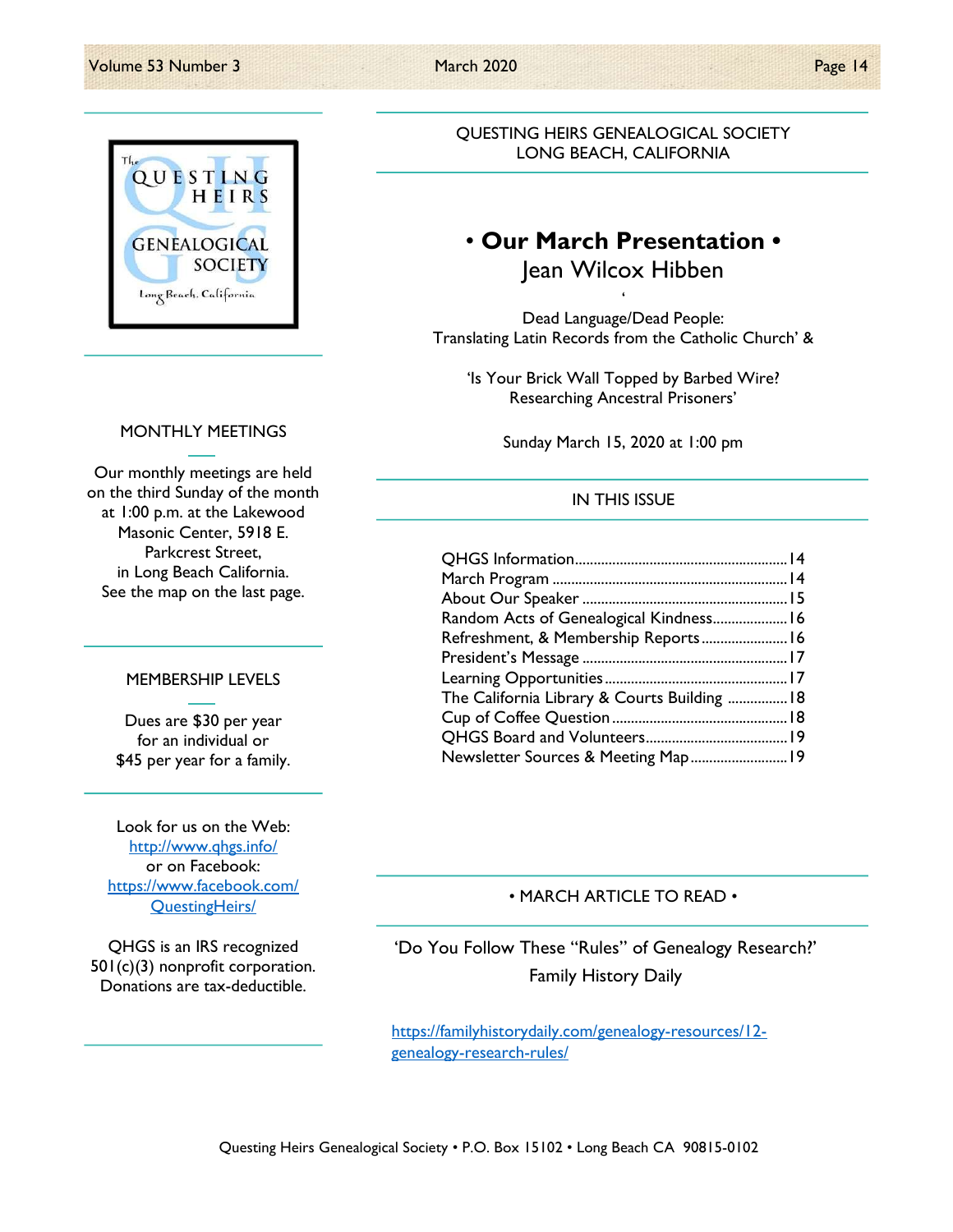# • Our March Presenter – Jean Wilcox Hibben •



Jean Wilcox Hibben; PhD, MA (DBA Circlemending), has been involved in family research for over 40 years. A former Board Certified genealogist, she is a member of the Daughters of the American Revolution (DAR), the National Genealogical Society (NGS), and is or has been on the following Boards: the California State Genealogical Alliance (now disbanded), the Genealogical Speakers Guild, the International Society of Family History Writers and Editors, the So. Calif. Chapter of the Assoc. of Professional Genealogists (current President and past APG board member), and the Corona Genealogical Society (former president & current 1st VP and webmaster). She writes the "Ask Aunty Jeff" column for the Jefferson County, NY, Genealogical

Society Informer and maintains her own website with information about her presentations, CDs, articles, projects, etc.: www.circlemending.org.

Jean is associated with the Corona California Family History Center (former director, current staff trainer); she was the lead researcher for the 2013 Season of the PBS television program Genealogy Roadshow and did research for Follow Your Past, appearing on Travel Channel in 2016. A native of the Chicago suburbs and retired college speech professor, she holds a master's degree in speech communication and doctorate in folklore. Jean is a national speaker known for her entertaining, as well as informative, presentations, and is a frequent writer for various genealogy publications. With Gena Philibert-Ortega and Sara Cochran, they form Genealogy Journeys®, hosting genealogy events and a series of podcasts (launched in 2016), dealing with Social History. Their blog is http://genaandjean.blogspot.com where information on both of these endeavors can be found. A former square dance caller, Jean has been playing guitar for about 50 years, learning a variety of other folk instruments along the way. She sees a connection between family history and music because, in learning about our forebears, we try to piece together the various elements of our ancestors' lives in an effort to create a complete (or as complete as possible) picture of who they were in their homes, families, occupations, religions, and activities. Their musical interests/involvement should be considered part of this whole picture, or circle, of their lives and that is the primary focus of much of Jean's writings.

Jean's philosophy is that "who we are is a compilation of our experiences and associations as well as our biological connections. When we understand our ancestors we can better understand ourselves. By doing this, we can complete our personal family circles." This connects to her mission statement: "My goal is to assist others in their efforts to connect generations (past to present), completing the family circle."

### Dead Language/Dead People: Translating Latin Records from the Catholic Church

Latin has been the traditional language used for the records of the Catholic Church. Focusing on records written before the early 1900s, this lecture looks at how to decipher the basic terms and identify the types of records found. Using examples from German Catholic Churches in Germany and the United States, I will help the researcher discover how to find needed information on baptisms, marriages, and deaths. Because the examples come from German research, it is advisable to determine if the prospective audience has origins in that country. Although Latin records are also used in other locales and there is bound to be a relationship between the Latin examples given here and the records found in other areas (Italy, Mexico, etc.), the uniqueness of Gothic German handwriting makes this presentation most helpful for those who are working on records from that country.

### Is Your Brick Wall Topped by Barbed Wire? Researching Ancestral Prisoners

Get a glimpse into the past, the issues of housing scofflaws, and the changes made over time (mostly in America). Examples of criminals ranging from people being in the wrong place at the wrong time to hardened convicts who either could not stay OUT of jail or who, once in prison, never left; these case studies will help audience members see the issues of finding prisoner ancestors. If your forebear seemed to disappear, could it be that he (or she) had slipped onto the wrong side of the law? Learn what types of records might help reveal these realities.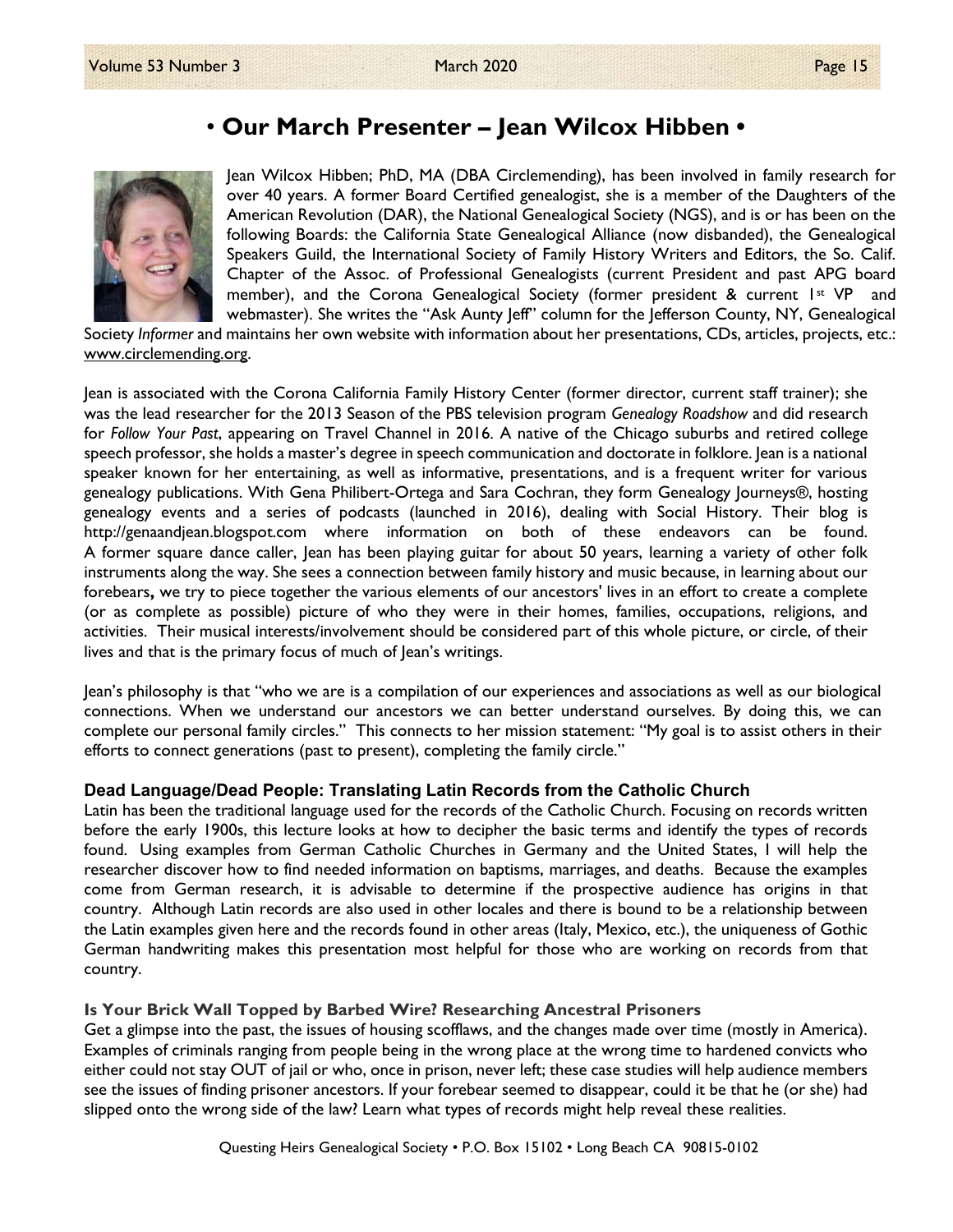## RAOGK – Random Acts of Genealogical Kindness •

You are probably familiar with the free genealogy records at FamilySearch, USGenWeb, FindaGrave and others. But have you looked at the resources on RAOGK? Random Acts of Genealogical Kindness is a site to help others find documents at court houses, photos at cemeteries. These might be things that cannot be easily attained if you do not live in the area near your ancestors. It is web-based and is a volunteer organization.

This website was created by husband and wife Bridget and Doc Schneider in 1999. It grew rapidly from a local area volunteer service to offerings in the United States and abroad. It evolved to a volunteer force of 4,300 and was had completed over 71,000 requests.

The site went offline in October 2011 when the site had some issues with it's hard drive. In November, Bridget Schneider passed away. Four years later Doc brought the site back online in January 2015. They'd lost their list of volunteers but have built that list back up to 967 people as of the date of this publication.

This web site is also a valuable resource for research guides. They have US and state research guides. Within each category there are guides on specific topics. On the tab 'State Guides' you will find links to each state. Within each state web page, you'll be able to find out about the counties. If you pull up the state page for Pennsylvania, you'll see on the left side links for:

- $\checkmark$  Records Home
- $\checkmark$  Archives & Societies
- $\checkmark$  Courthouse Records
- $\checkmark$  County Facts  $\checkmark$  Cemetery Facts
- $\checkmark$  Church Facts
- $\checkmark$  Military Records
- $\checkmark$  Vital Records
- $\checkmark$  Volunteer Lookups

When I drilled down to Bedford County, Pennsylvania I found links to sites I did not know about. A few sites for that county are:

- $\checkmark$  Pioneer Historical Society of Bedford County
- $\checkmark$  Historical Maps of Bedford County
- $\checkmark$  Bedford Count, PA Genweb
- $\checkmark$  Bedford County Historical Society

Under to tab 'Record Guides' you will find links to these guides and more:

- US Census Records
- US Court Records
- US Cemetery Records  $\checkmark$  US Land Records
- $\checkmark$  US Immigration Records
- US Probate Records

On the 'US Immigration' link you will find:

- $\checkmark$  Immigration Records Tips
- $\checkmark$  How to Find Immigration Origins
- $\checkmark$  Naturalization Record Tips
- $\checkmark$  How to Find Naturalization Records
- $\checkmark$  Completing the Naturalization Process
- $\checkmark$  Ship Passenger Lists

I couldn't possibly do justice to wealth of information on the RAOGK site in the space of this short column. You should experience it yourself. Find time this month or next to look through the website 'Random Acts of Genealogical Kindness' at https://raogk.org/. You might even consider signing up to be a volunteer.......

### REFRESHMENT REPORT by Sandy Hollandsworth

Snacks for March meeting: Bridget Dole, Diana Transue, Melanie Heath and Ginnie Wilcox

MEMBERSHIP REPORT by Cynthia Day-Elliott

At the February meeting there were 32 members and 4 visitors in attendance.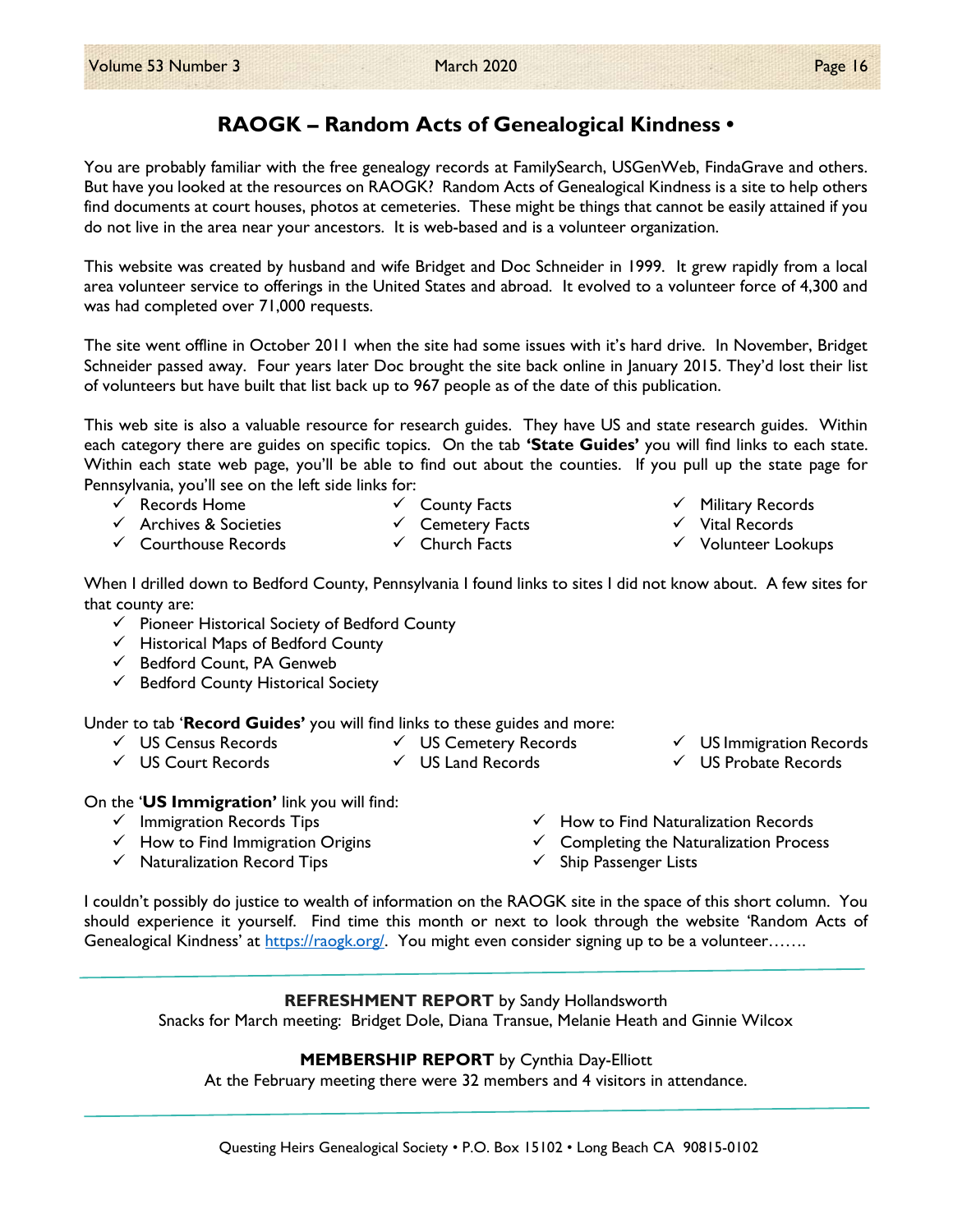# •QHGS President's Message •

Looking forward to March as we celebrate St. Patrick's Day and await Spring. Who in your family is Irish? Do you know what county they were from? Have you found your ancestral home?

Our society is full of researchers with many hours of experience. Would you like to tell your story of how you found your ancestor? Can you give a presentation about how to locate certain records? We invite you to speak at a future meeting. Learning how someone else has researched in a country or state can give us ideas in our own research.

You do not have to be a professional speaker or have a fancy Power Point presentation. Don't want to speak for almost an hour, how about 15 or 30 minutes? We would like to hear from you if you are interested. Contact us at questingheirs@gmail.com

Reminder to "Tell a Friend" about our meeting and if they attend, you get one entry into the drawing for a free Ancestry DNA test that I will donate. The drawing will be at our June meeting. The winner need not be present.

If you have any questions, concerns, ideas or suggestions, please let me know. You can find my contact information in the member directory.

Christina "Tina" McKillip

# • Learning Opportunities •

#### Conferences and Events

- $\checkmark$  40th IAJGS International Conference on Jewish Genealogy August 9-14 in San Diego. For more information see https://s4.goeshow.com/iajgs/annual/2020/hosts.cfm
- $\checkmark$  Genealogical Society of North Orange County on Saturday, July 25. Save the date for their annual seminar. The speaker will be Luana Darby at the Danish Lutheran Church in Yorba Linda. For more information see https://www.gsnocc.org/seminar.html

### Gena Philibert-Ortega's Cruises

- $\checkmark$  Great Alaska Gold: Pioneers and Family History. August 23-30, 2020: Seattle, Victoria, Ketchikan, Juneau and Skagway. Presentations at sea by Cyndi Ingle, David Allen Lambert, Daniel Horowitz, Ron Arons, Tami Osmer Mize and Gena Philibert-Ortega.
- $\checkmark$  Viva Mexico: Sun and Fun on Land, Genealogy at Sea! February 6-11, 2021: Los Angeles to Cabo San Lucas

For more information see https://www.oconnelltravel.com/GroupRegistrations/view/85944 (for Mexico) or https://www.oconnelltravel.com/rw/view/84648 (for Alaska) or www.GenealogyCruises.com

### Legacy Family Tree Webinars

- $\checkmark$  March 11, 12: 'LucidChart and Other Tools for Genetic Genealogy' by Blaine Bettinger
- $\checkmark$  March 18: 'Top 5 resources to expand your Spanish genealogical Research' by Daniel Smith-Ramos
- $\checkmark$  March 24: 'City Directories: Much More than Ye Olde Phonebooks' by Mike Mansfield
- $\checkmark$  March 25: 'Using Fold3.com to your advantage' by Craig R. Scott
- For more information on all of their upcoming webinars see https://familytreewebinars.com/upcomingwebinars.php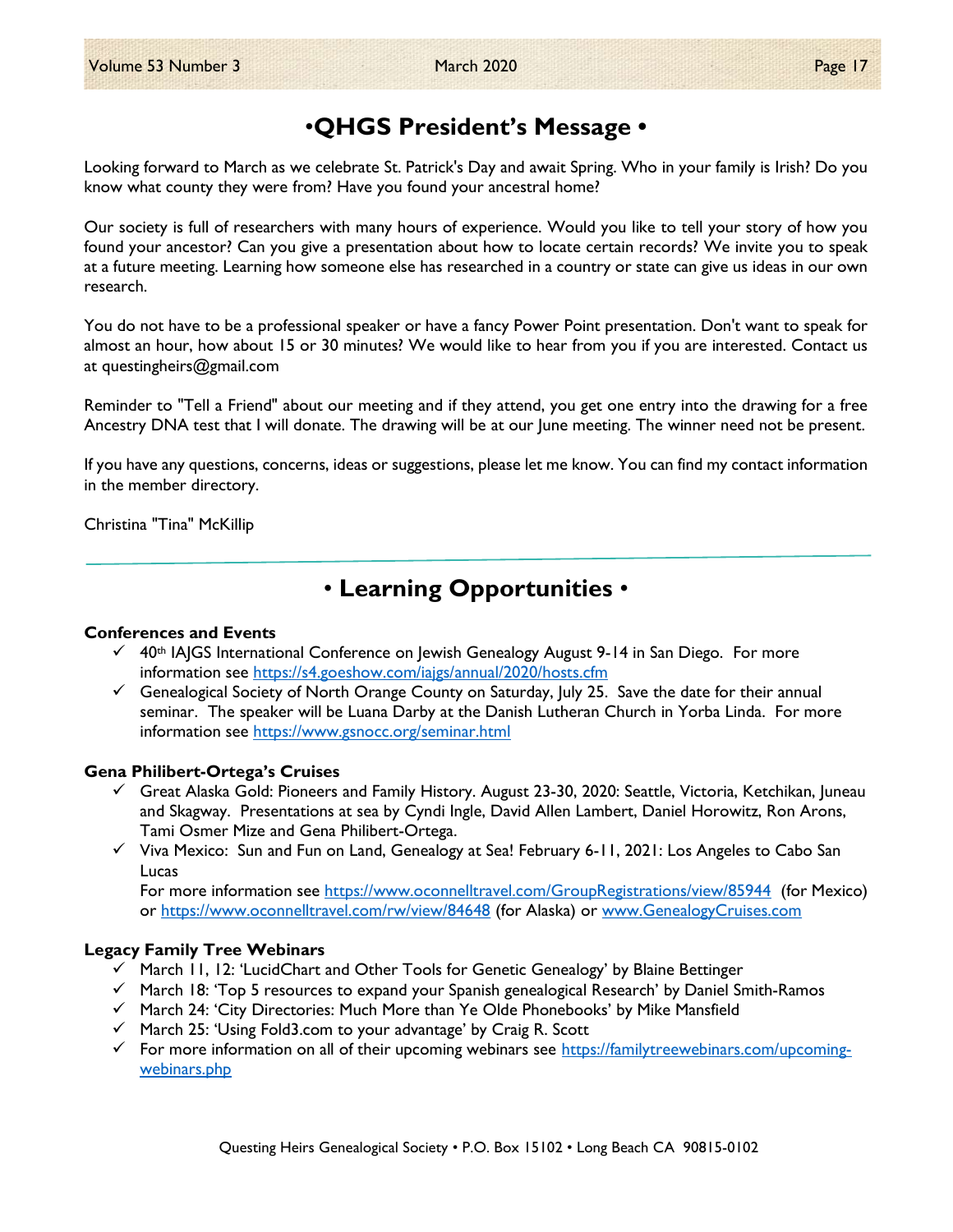- $\checkmark$  'Tidying Up Your Genealogy' with The Barefoot Genealogist, Crista Cowan at https://www.youtube.com/watch?v=aPLZHjclcUc
- $\checkmark$  'Genealogy Brainstorming: I'm Stuck. Now What?' with The Barefoot Genealogist, Crista Cowan at https://www.youtube.com/watch?v=u4ApvK75kGk
- $\checkmark$  'Back to the Basics: Genealogy 101' with The Barefoot Genealogist, Crista Cowan at https://www.youtube.com/watch?v=Ct2bq6M7fNk&list=PL6fQm1L943nBokPzMQIhTQQ16p0crjiph&ind  $ex=3$

## • The California Library and Courts Building •



The California State Library at 914 Capitol Mall collects, preserves, produces and distributes a wide array of information. It was founded by the California State Legislature in 1850. It serves today as the main research and reference library for state government. The Library and Courts Building was named to the National Register of Historic Places on May 24, 1984. The two main buildings were designed by the San Francisco firm of Weeks and Day.

A granite pediment group created by New York sculptor Edward Field Sanford Jr. is featured on the north face. It is composed of seventeen figures and titled

'California's Gift to the World'. The figures represent the allegorical history of California and have the inscription 'Into the Highlands of the Mind Let Me Go'.

## • Cup of Coffee Question •

This month's 'Cup of Coffee Question' will take a few minutes of research, so put your genealogy hat on. Here are a few facts:

- $\checkmark$  The sculptor, Edward Field Sanford Jr was born on April 6, 1886 in New York City.
- $\checkmark$  He was the son of Edward Field Sanford Sr. and Anna Maria.
- $\checkmark$  His father. Edward Field Sanford Sr. was born about 1858.

## Question: What was Edward Field Sanford Jr.'s mother's maiden name?

Which answer is correct? The Hansen Tield The Hopkins The Howard

A winning entry will be picked from the correct answers at the next QHGS meeting. Win a gift card courtesy of Janice Miller.

Cup of Coffee Question Research Hints:

- $\checkmark$  The marriage record of the parents can be found on Ancestry in the record collection 'New York, Episcopal Diocese of New York Church Records', 1847-1970.
- $\checkmark$  Edward Sr. and Anna Maria were married in New York August 17, 1883 at the Church of the Advent.
- $\checkmark$  You can find Anna Maria's maiden name by looking up her son on page 1082 of the 1924 edition of Who's who in New York, City and State. This book can be searched on Google Books online. Try searching 'Who's Who in New York City and State, Volume 8'.